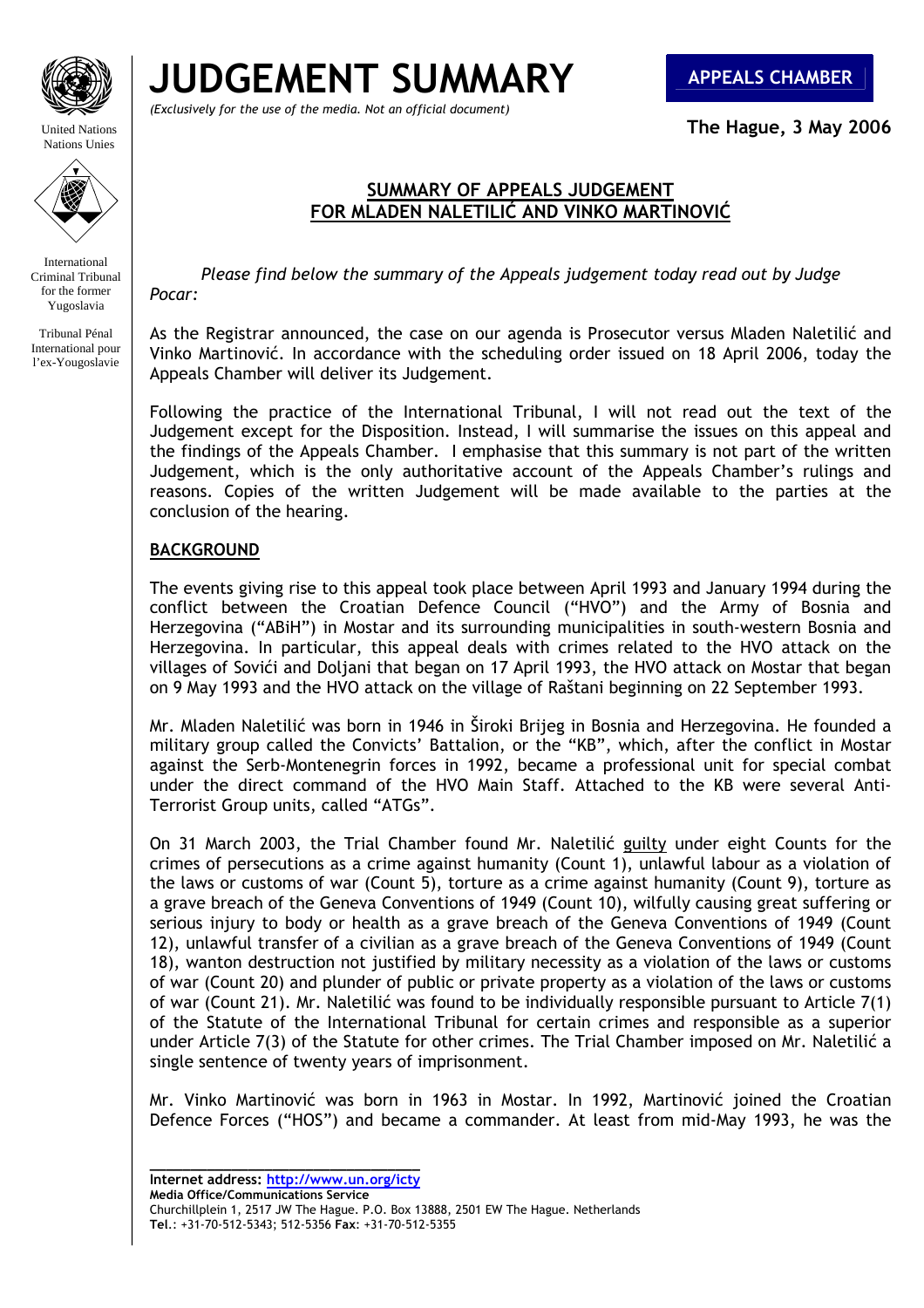commander of a group of soldiers who held positions at a confrontation line in Mostar. He was the commander of the Vinko Škrobo ATG, which was part of the KB.

The Trial Chamber found Mr. Martinović guilty under nine Counts for the crimes of persecutions as a crime against humanity (Count 1), inhumane acts as a crime against humanity (Count 2), inhuman treatment as a grave breach of the Geneva Conventions of 1949 (Count 3), unlawful labour as a violation of the laws or customs of war (Count 5), wilfully causing great suffering or serious injury to body or health as a grave breach of the Geneva Conventions of 1949 (Count 12), murder as a crime against humanity (Count 13), wilful killing as a grave breach of the Geneva Conventions of 1949 (Count 14), unlawful transfer of a civilian as a grave breach of the Geneva Conventions of 1949 (Count 18) and plunder of public or private property as a violation of the laws or customs of war (Count 21). Mr. Martinović was found to be directly responsible under Article 7(1) of the Statute for crimes as well as responsible as a superior under Article 7(3) of the Statue for other crimes. The Trial Chamber imposed on Mr. Martinović a single sentence of eighteen years of imprisonment.

#### **THE GROUNDS OF APPEAL**

I will now address the grounds of appeal in turn, starting with Mr. Naletilić's and Mr. Martinović's grounds concerning due process of law and their grounds relating to the international character of the armed conflict, followed by two of the Prosecution's grounds relating to persecutions and deportation. I will then address Mr. Naletilić's and Mr. Martinović's grounds challenging various factual findings in the Trial Judgement and the Prosecution's appeal together with Mr. Martinović's appeal on cumulative convictions. Lastly, I will address Mr. Naletilić's and Mr. Martinović's grounds of appeal on sentencing, which will be followed by a reading of the Disposition of the Judgement.

#### **ALLEGED ERRORS CONCERNING DUE PROCESS OF LAW**

Now, turning to Mr. Naletilić's and Mr. Martinović's grounds relating to due process of law.

#### **Vagueness of the Indictment**

Mr. Naletilić alleges under his  $12<sup>th</sup>$  and  $21<sup>st</sup>$  grounds of appeal and Mr. Martinović under his second ground of appeal, that the Indictment was too vague in that it did not sufficiently plead a number of incidents for which they were found responsible.

The Appeals Chamber recalls that the question of whether an indictment is pleaded with sufficient particularity is dependent upon whether it sets out the material facts of the Prosecution case with enough detail to inform an accused clearly of the charges against him or her so that the accused may prepare a proper defence. In some instances, however, a conviction may be entered under a defective indictment where it is deemed to have been cured because the accused has received timely, clear and consistent information from the Prosecution detailing the factual basis underpinning the charges against him or her such that the accused was in a reasonable position to understand the charges brought. Where the failure to give sufficient notice of the legal and factual reasons for the charges against the accused has violated the right to a fair trial, no conviction may result.

While the Appeals Chamber finds that the Indictment failed to plead material facts in relation to the charges for most of the incidents challenged by Mr. Naletilić and Mr. Martinović, it has found that the Prosecution provided timely, clear and consistent information that cured these defects in the Indictment, with the exception of the following three incidents: first, the turning of a private property into the headquarters of Mr. Martinović's unit around 7 July 1993; second, the incident of beating in July or August 1993 involving several prisoners in the area under Mr. Martinović's command; and finally, the incident of beating involving a prisoner called Tsotsa.

Thus, the Trial Chamber erred in finding Mr. Martinović responsible for these three incidents.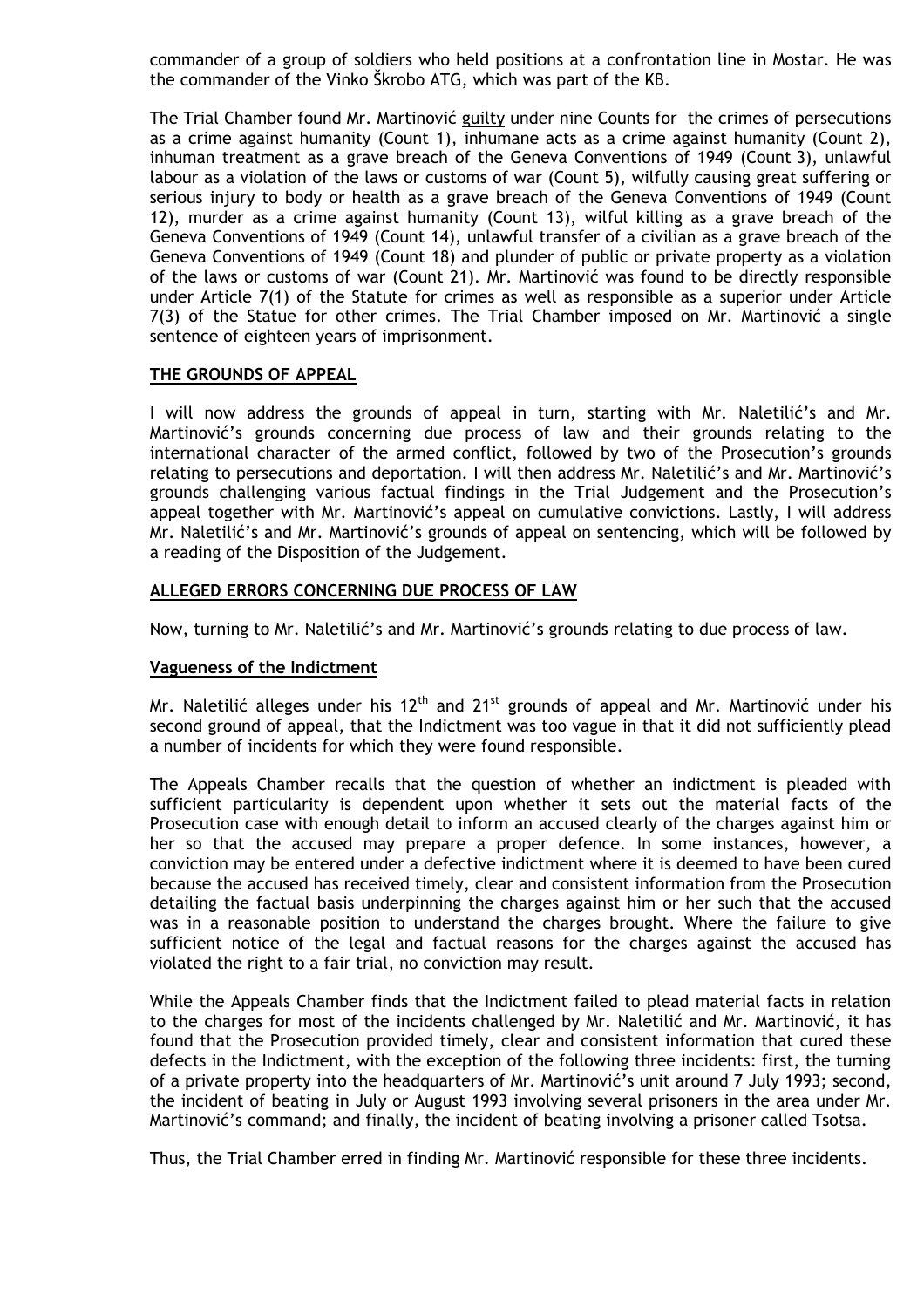The Appeals Chamber dismisses in its entirety Mr. Naletilić's 12th ground of appeal and his 21<sup>st</sup> ground of appeal insofar as it relates to the alleged vagueness of the indictment. It allows Mr. Martinović's second ground of appeal in part.

#### **Alternative charging**

Next, as part of his first ground of appeal, Mr. Martinović submits that the Trial Chamber erred in law in finding that alternative charges could be brought against him.

The Appeals Chamber holds that, while alternatively charging on the basis of the same conduct is generally permissible, it depends on the circumstances of the case. In this case, the Trial Chamber was correct in finding that alternative charging was permissible. The Appeals Chamber recalls that it has previously held that cumulative charging on the basis of the same acts is generally allowed on the basis that "prior to the presentation of all of the evidence, it is not possible to determine to a certainty which of the charges brought against an accused will be proven." The same reasoning allows for alternative charging. As with cumulative charging, "[t]he Trial Chamber is better poised, after the parties' presentation of the evidence, to evaluate which of the charges may be retained, based upon the sufficiency of the evidence."

The Appeals Chamber therefore dismisses Martinović's sub-ground of appeal in its entirety.

## **INTERNATIONAL CHARACTER OF THE ARMED CONFLICT**

Turning now to Mr. Naletilić's and Mr. Martinović's grounds of appeal concerning the international character of the armed conflict.

The Trial Chamber found both Mr. Naletilić and Mr. Martinović guilty on several Counts of grave breaches of the Geneva Conventions of 1949 pursuant to Article 2 of the Statute. On appeal, Mr. Naletilić, under his  $37<sup>th</sup>$  ground of appeal, and Mr. Martinović, under his first ground of appeal, submit that the Trial Chamber erred in law by holding that an international armed conflict existed during the period and in the area relevant to the Indictment, and consequently by finding them guilty of grave breaches of the Geneva Conventions of 1949. They submit that the evidence presented to the Trial Chamber was unreliable and, in addition, that they cannot be held responsible for the character of the armed conflict.

The Appeals Chamber finds that Mr. Naletilić's and Mr. Martinović's claims concerning the unreliability of the evidence do not meet the formal requirements for raising an appeal and, as such, they are dismissed.

Next, the Appeals Chamber notes that Mr. Naletilić and Mr. Martinović were not found responsible for the fact that the conflict was international, but rather for the crimes committed in the context of the international armed conflict. However, the Appeals Chamber finds that a related issue, which both Mr. Naletilić and Mr. Martinović assert by implication, requires further consideration. Namely, whether the Trial Chamber erred in law by failing to require the Prosecution to prove, as an element of crimes under Article 2 of the Statute, that they were aware of the international character of the armed conflict.

The Appeals Chamber recalls that Article 2 of the Statute gives the International Tribunal "the power to prosecute persons committing or ordering to be committed grave breaches of the Geneva Conventions of 12 August 1949, namely, [certain] acts against persons or property protected under the provisions of the relevant Geneva Convention". The language of the Geneva Conventions makes clear that the grave breaches regime applies "only in international armed conflicts." In *Tadić,* the Appeals Chamber concluded that the international armed conflict element had been incorporated into Article 2 of the Statute such that it only applies to offences committed within the context of international armed conflicts.

The Appeals Chamber holds that the existence and international character of an armed conflict are both jurisdictional prerequisites (as established in *Tadić*) and substantive elements of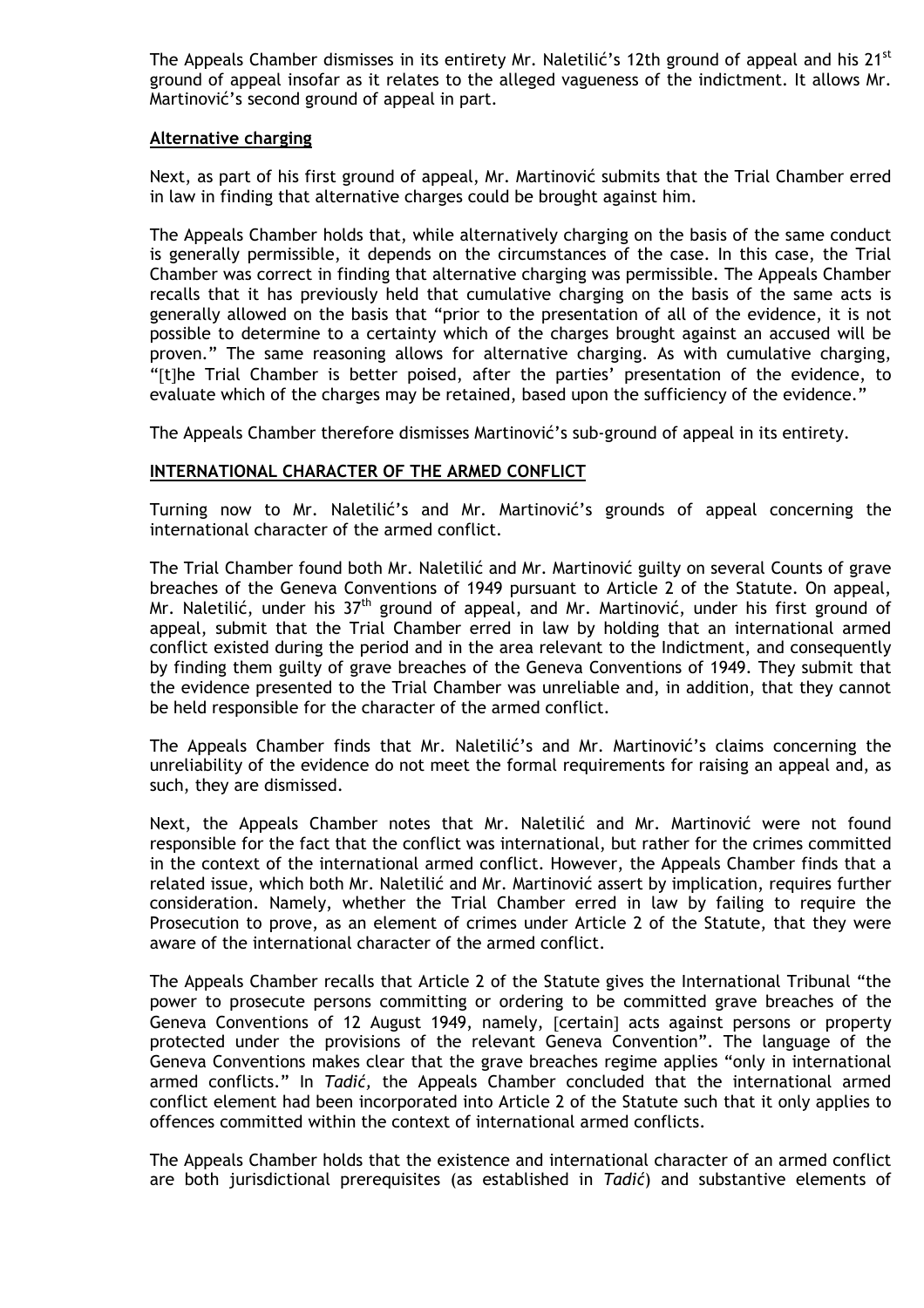crimes pursuant to Article 2 of the Statute. In *Kordić and Čerkez*, the Appeals Chamber stated that although the accused need not "make a correct legal evaluation as to the international character of the armed conflict," he must be "aware of the factual circumstances, e.g., that is a foreign state was involved in the armed conflict" in order to held responsible for an Article 2 crime. This is because the principle of individual guilt requires that an accused can only be convicted for a crime if his *mens rea* comprises the *actus reus* of the crime. To convict him without proving that he knew of the facts that were necessary to make his conduct a crime is to deny him his entitlement to the presumption of innocence. Thus, the Prosecution's obligation to prove intent for a crime charged under Article 2 also encompasses establishing the accused's knowledge of the factual circumstances pertinent to the internationality of an armed conflict.

As a result, the Appeals Chamber finds that the Trial Chamber erred in failing to explicitly find that the Prosecution showed that Mr. Naletilić and Mr. Martinović were aware of the facts making the armed conflict international. However, this error did not affect the Trial Judgement. Based on the entirety of the findings contained in the Trial Judgement, a reasonable trier of fact could only have found that Mr. Naletilić and Mr. Martinović were aware of the requisite factual circumstances.

# **PROSECUTION'S GROUNDS ON PERSECUTIONS AND DEPORTATION**

I now turn to the Prosecution's grounds of appeal relating to persecutions and to deportation.

#### **Persecutions**

As its first ground of appeal, the Prosecution contends that the Trial Chamber adopted an incorrect approach in law and in fact to the evaluation of the evidence in holding that certain crimes committed by Martinović did not constitute underlying acts of persecutions due to insufficient evidence that they were committed on racial, political or religious grounds. The Prosecution contends that the Trial Chamber did not consider whether the discriminatory grounds could be inferred from the context of the incidents or the evidence as a whole.

The Appeals Chamber recalls that it is well established that discriminatory intent may be inferred from the context of an attack on the civilian population where it is substantiated by the circumstances surrounding the acts allegedly underlying the crime of persecutions. However, the Appeals Chamber finds that the Prosecution has failed to show that the circumstances surrounding the incidents it raises substantiate its claim that the acts in question were carried out with discriminatory intent.

The Appeals Chamber therefore dismisses the Prosecution's first ground of appeal in its entirety.

#### **Deportation**

As its third ground of appeal, the Prosecution contends that the Trial Chamber erred in law in holding that deportation requires the transfer of persons across State borders in order to distinguish it from forcible transfer.

The Appeals Chamber notes that there is no occasion, in this case, to define the elements of deportation as a crime against humanity under Article 5(d) of the Statute, as the Indictment included no charges under that Article. The Appeals Chamber therefore need not address the Trial Chamber's comments in paragraph 870 of its Judgement to the effect that the International Tribunal's jurisprudence defines deportation as transfer across a state border. The Appeals Chamber also sees no need to consider the issue as a matter of general significance to the International Tribunal's jurisprudence, as the issue has been settled in the *Stakić* Appeal Judgement.

Furthermore, the question whether "deportation" encompasses a border element is irrelevant for the purposes of liability under Article 5(h), because acts of forcible displacement are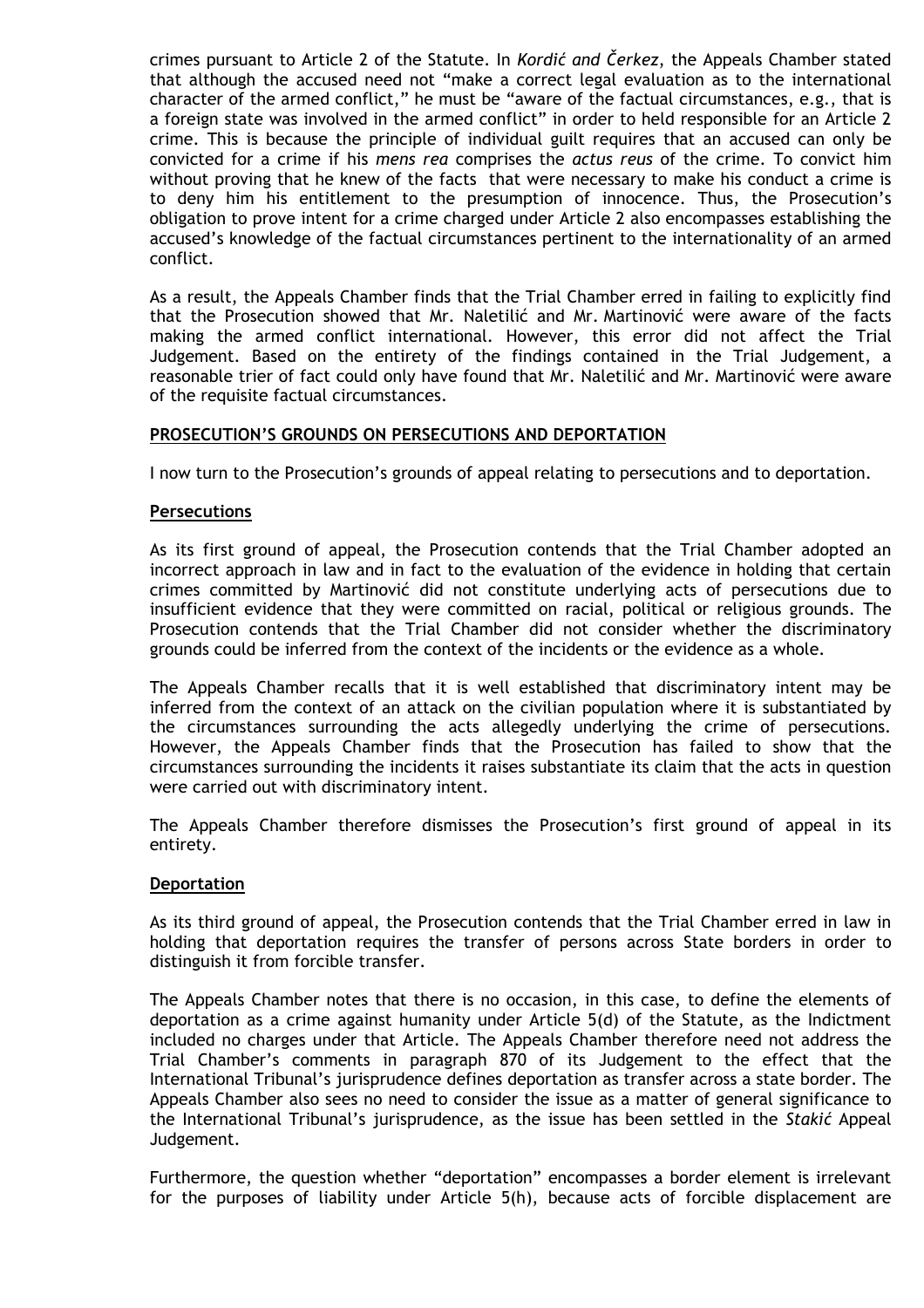equally punishable as underlying acts of persecutions whether or not a border is crossed. It is not necessary, for the purposes of a persecutions conviction, to distinguish between the underlying acts of "deportation" and "forcible transfer"; the criminal responsibility of the accused is sufficiently captured by the general concept of forcible displacement. To the extent the Trial Chamber suggested otherwise, it erred in law, but this error did not affect the judgement, as both Mr. Naletilić and Mr. Martinović were in any event convicted for persecutions through the underlying act of forcible transfer.

For these reasons, Judge Schomburg dissenting, the Prosecution's third ground of appeal is dismissed.

#### **NALETILIĆ'S AND MARTINOVIĆ'S GROUNDS ALLEGING FACTUAL ERRORS IN THE TRIAL JUDGEMENT**

Next, I address Mr. Naletilić's, and then to Mr. Martinović's, grounds of appeal under which they allege that the Trial Chamber committed various errors in making its factual findings.

I will not summarize each of these grounds of appeal in detail. Rather, I will focus on the merits of Mr. Naletilić's first, third, sixth and 21st grounds of appeal, as well as parts of his fourth and eighth grounds. Mr. Martinović's sub-grounds will be addressed insofar as they relate to the use of detainees to assist in the looting of private property. With respect to the remaining grounds of appeal on the Trial Chamber's factual findings, the Appeals Chamber has dismissed them for reasons explained in the Judgement.

#### **Mr. Naletilić's grounds of appeal**

Turning first to Mr. Naletilić's grounds of appeal, the Trial Chamber found that throughout the time relevant to the Indictment, he was the overall commander of the KB and the attached ATG units. Mr. Naletilić challenges the Trial Chamber's finding of a superior-subordinate relationship supporting criminal responsibility under Article 7(3) for certain offences. He contests in particular the Trial Chamber's reliance on Exhibit PP 704, a salary list for members of the KB and ATG units dated November 1993; on the testimony of Witness Falk Simang; and finally, on Exhibit PP 928, the so-called "Radoš Diary" for a finding of Article 7(3) criminal responsibility.

Having considered each of the instances in which Mr. Naletilić claims that the Trial Chamber erred in relying on the salary list of the KB and ATG units , the Appeals Chamber finds that, with the exception of two of them, the Trial Chamber's reliance on this exhibit did not constitute an error.

The first such instance concerns the Trial Chamber's finding, based solely on the salary list, that Miro Marjanović was a subordinate of Mr. Naletilić at the time when he administered beatings to prisoners in the Heliodrom. The Trial Chamber did not conclude that Miro Marjanović was under the command of Mr. Naletilić prior to or after November 1993, nor did it make a finding as to when Miro Marjanović administered beatings on the prisoners in the Heliodrom. The Appeals Chamber has reviewed the evidence of those witnesses who the Trial Chamber relied on for its finding that Miro Marjanović was among the most notorious perpetrators of beatings at the Heliodrom. With the exception of one witness, who refers to an incident in which he was beaten by a certain "Marijanović" in late May 1993, none of the other witnesses provide specific dates as to when Miro Marjanović beat prisoners at the Heliodrom. The Appeals Chamber therefore finds that no reasonable trier of fact could have found, solely on the basis of, the salary list that it had been established beyond reasonable doubt that Miro Marjanović was a subordinate of Mr. Naletilić when he administered beatings to prisoners in the Heliodrom. This error leads to a miscarriage of justice since, absent the finding that Miro Marjanović was a subordinate of Mr. Naletilić at the relevant time, Mr. Naletilić could not have been found responsible pursuant to Article 7(3) for the cruel treatment and wilfully causing great suffering inflicted by Miro Marjanović on prisoners at the Heliodrom.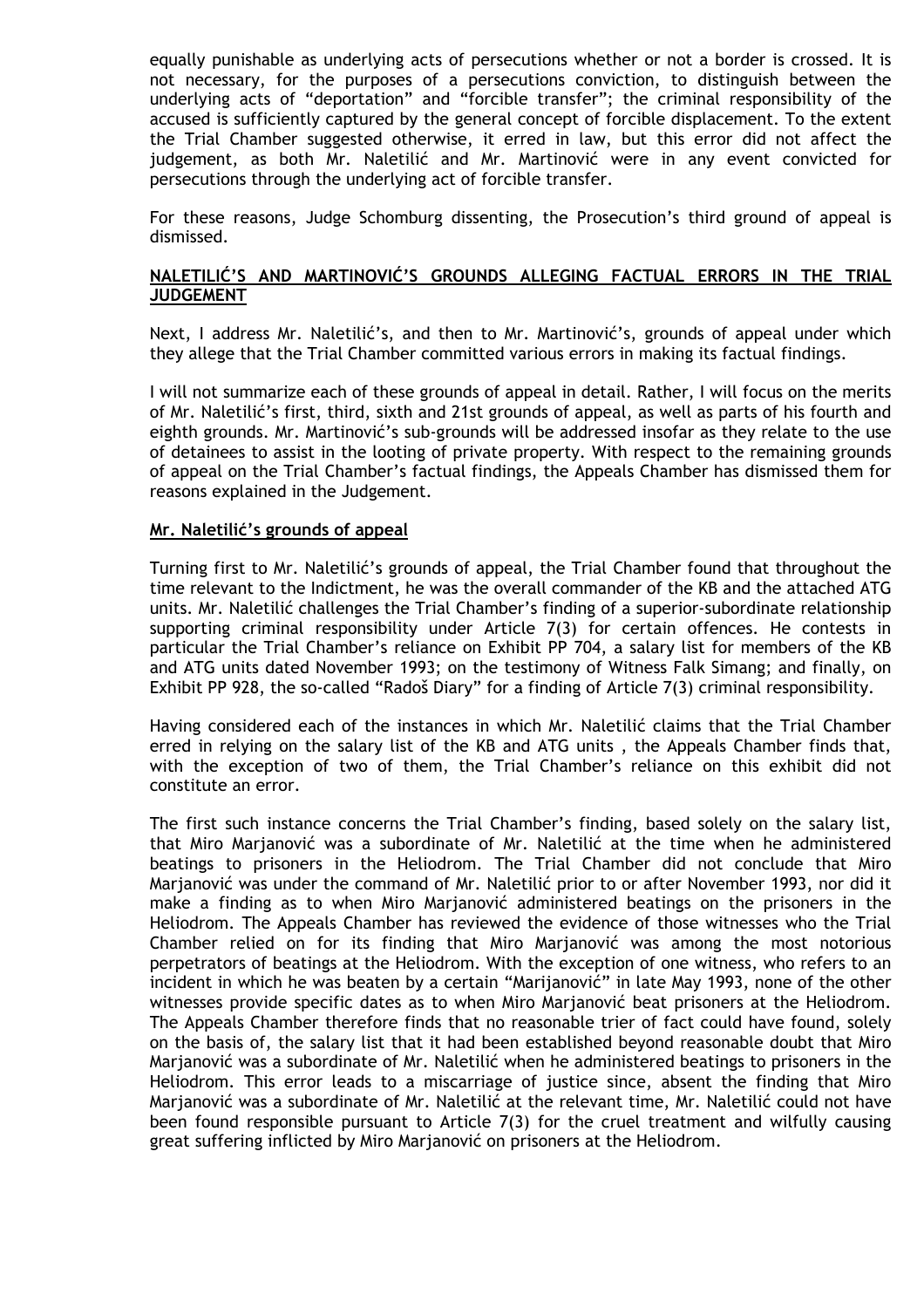The second instance concerns the Trial Chamber's finding that Ivica Kraljević, the warden of Ljubuški prison, was the same Ivica Kraljević listed in Exhibit 704. Additional evidence admitted on appeal shows that the warden of Ljubuški prison, Ivica Kraljević, was not the same Ivica Kraljević that appears listed as a member of the KB in Exhibit 704. However, for reasons which I will state later on, it is not necessary for the Appeals Chamber to address the consequences on the Trial Judgement of this finding.

With respect to the testimony of Witness Falk Simang, the Appeals Chamber dismisses all of Mr. Naletilić's arguments concerning the Trial Chamber's alleged errors in relying upon this evidence for its factual findings.

Turning now to the issue of the "Radoš Diary", Mr. Naletilić argues that the Trial Chamber erred in admitting the Radoš Diary as evidence in rebuttal because it did not amount to evidence in rebuttal. Rather, he argues, the Diary was used to support and bolster the Prosecution's case in chief.

The Appeals Chamber notes that it will intervene to exclude evidence in the event that it finds that a Trial Chamber committed a discernible error in the exercise of its discretion to admit evidence, and that this error resulted in unfair prejudice to the appellant, thereby rendering his trial unfair. In the present case, while the Trial Chamber directed itself to the correct legal standard on the admissibility of rebuttal evidence, it erred in applying this standard to the facts. It found that the Radoš Diary was admissible as rebuttal evidence on the basis that it concerned – and I quote – "the events related to Sovići and Doljani." The Appeals Chamber notes that the events in Sovići and Doljani formed an integral part of a number of charges in the Indictment, and thus were fundamental to the case brought by the Prosecution. Therefore, evidence pertaining to the events in Sovići and Doljani should have been brought as part of the Prosecution case in chief and not in its case in rebuttal. However, the Appeals Chamber notes that Mr. Naletilić had ample time and opportunity to challenge the Radoš Diary and to respond to the allegations therein concerning the events in Sovići and Doljani, and did make extensive use of this opportunity at trial. The Appeals Chamber therefore finds that Mr. Naletilić did not suffer unfair prejudice as a result of this error.

For these reasons, the Appeals Chamber allows in part Mr. Naletilić's first and third grounds of appeal. His fourth, sixth and eighth grounds of appeal are dismissed in their entirety.

Next, under his 21st ground of appeal, Mr. Naletilić argues that the Trial Chamber erred in finding that he had the requisite *mens rea* regarding the activities carried out by ATGs in Ljubuški prison and in Mostar.

Mr. Naletilić's arguments concerning his responsibility for the activities of ATGs in Mostar are dismissed for reasons set out in the Judgement. With regard to Ljubuški, the Trial Chamber's finding that Mr. Naletilić had reason to know about the mistreatment of prisoners by his subordinates in Ljubuški prison is essentially based on the fact that he was present when KB soldiers severely mistreated Witness Y on one occasion while the bus transporting Witness Y and other prisoners to Ljubuški prison got stuck in the mud. The Appeals Chamber notes that the Trial Chamber failed to make a finding that Mr. Naletilić was on notice that his subordinates would return to Ljubuški prison to mistreat prisoners there. As noted by the Trial Chamber itself, the evidence shows that, on the particular occasion when he witnessed the mistreatment of Witness Y on the way to Ljubuški, Mr. Naletilić told his soldiers to stop the beating and to get going. Although the Trial Chamber found that evidence from several witnesses regarding the complaint of the warden of Ljubuški prison about his inability to prevent KB soldiers from entering the prison and mistreating prisoners was telling, it did not find that Mr. Naletilić knew of that complaint. The Appeals Chamber therefore finds that no reasonable trier of fact could have found beyond reasonable doubt, on the sole basis of this incident, that Mr. Naletilić had reason to know that his subordinates would commit such crimes in Ljubuški prison. The Trial Chamber's error led to a miscarriage of justice since, without proof of Mr. Naletilić's *mens rea* with respect to Ljubuški prison, Mr. Naletilić could not have been held responsible pursuant to Article 7(3) for the cruel treatment and wilfully causing great suffering inflicted upon prisoners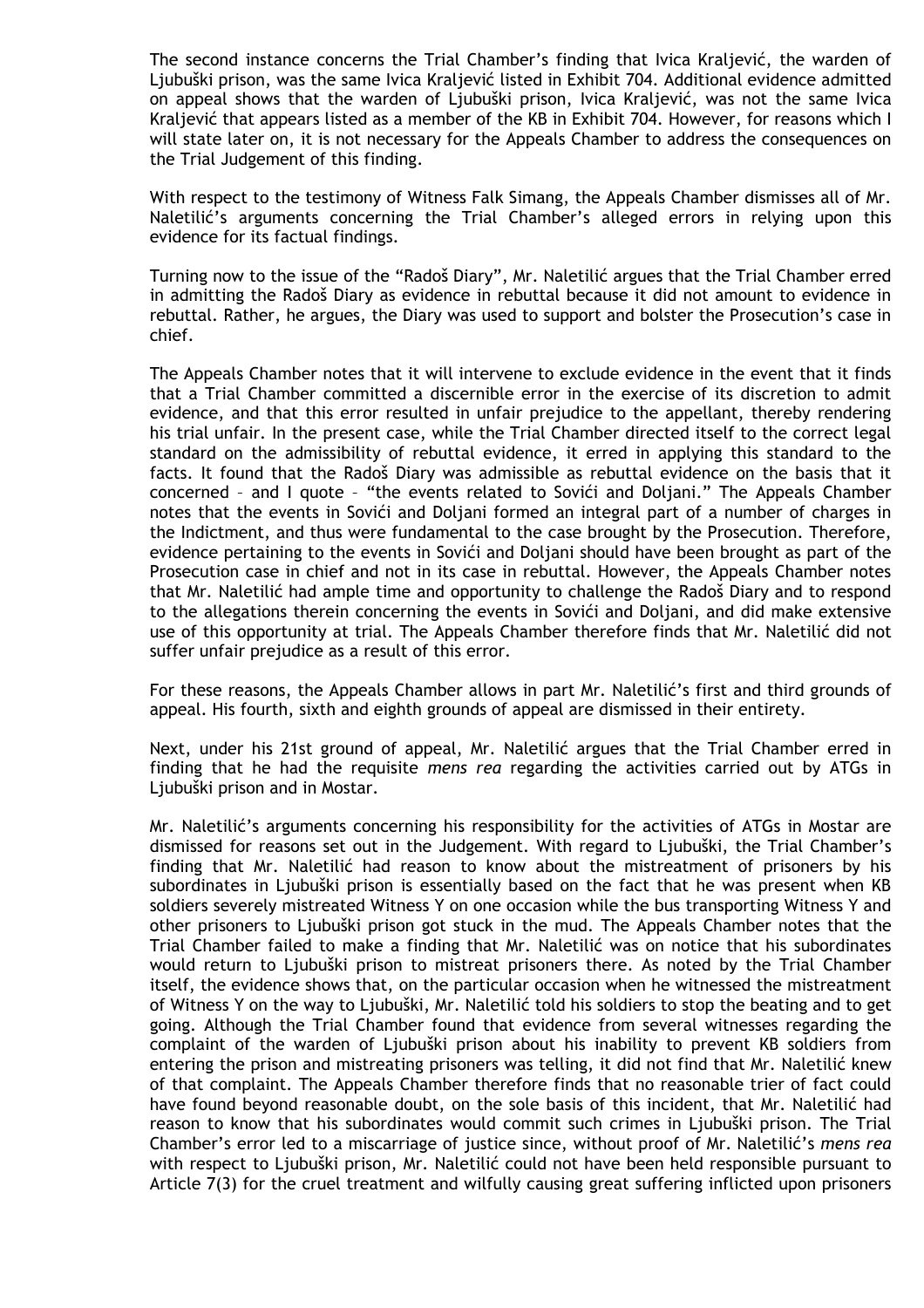at Ljubuški prison, and for persecutions made by these underlying acts. For these reasons, the Appeals Chamber allows in part Mr. Naletilić's 21<sup>st</sup> ground of appeal.

### **Mr. Martinović's grounds of appeal**

As part of his second ground of appeal, Mr. Martinović submits that the Trial Chamber erred in finding him responsible for unlawful labour under Article 7(3) of the Statute for the use of the detainees Witnesses F, YY and AB to assist in the looting of private property. Witness F gave evidence that Štela's soldiers were present while he was forced to assist in looting, but that he only recognised one of them who was a commander, namely "Zubac". On cross-examination, the witness gave evidence that he did not know with certainty which unit "Zubac" belonged to. In light of this, the Appeals Chamber finds that it was not open to a reasonable trier of fact to conclude on the basis of Witness F's testimony that "Zubac" was Mr. Martinović's subordinate. The Trial Chamber therefore erred in finding that Witness F was forced to loot by Mr. Martinović's soldiers. With respect to Witness AB, the Appeals Chamber finds that, in light of the witness's testimony that he did not know whether it was Mr. Martinović's soldiers that forced him to loot, it was not open to a reasonable trier of fact to conclude that Witness AB was forced by Mr. Martinović's subordinates to assist in looting. The Appeals Chamber notes, however, that these errors did not lead to a miscarriage of justice because the Trial Chamber was still presented with and relied on the evidence that Witness YY was forced to loot by Mr. Martinović's subordinates, which Mr. Martinović has failed to demonstrate was in error. Mr. Martinović's sub-ground of appeal is therefore dismissed.

#### **CUMULATIVE CONVICTIONS**

Now I will now address Mr. Martinović's sub-ground of appeal and the Prosecution's fourth ground of appeal on cumulative convictions.

#### **Mr. Martinović**

Mr. Martinović challenges cumulative convictions as such, and argues that his cumulative convictions based on the same conduct cause him prejudice because the same act is given multiple and aggravating characterisations. The Appeals Chamber recalls that the permissibility of cumulative convictions as well as the principles governing their application is wellestablished in the practice of the International Tribunal and that, its jurisprudence recognises that "multiple convictions serve to describe the full culpability of a particular accused or provide a complete picture of his criminal conduct." The Appeals Chamber finds no cogent reasons for departing from this jurisprudence. As a result, Mr. Martinović's sub-ground of appeal is dismissed.

#### **The Prosecution**

The Prosecution submits that because an underlying act of the crime of persecutions need not amount to a crime under Article 5 of the Statute, persecutions is necessarily legally distinct from other Article 5 crimes. Specifically, the Prosecution argues that torture and persecutions as Article 5 crimes each contain elements that are materially distinct from those of the other.

The Trial Chamber found Mr. Naletilić responsible for "persecutions under Article 5(h) of the Statute, torture under Article 5(f) of the Statute and torture under Article 2(b) of the Statute, for his treatment of [W]itnesses FF and Z." However, the Trial Chamber held that "[w]hen there are positive findings in relation to both persecutions and another crime against humanity, the conviction that is upheld is that of persecutions". For that reason, upon a comparison of multiple convictions based on the same acts, the Trial Chamber entered convictions only for persecutions under Article 5(h) and for torture under Article 2(b) of the Statute in relation to the mistreatment of Witnesses FF and Z. It therefore entered no conviction for torture under Article 5(f) for this incident.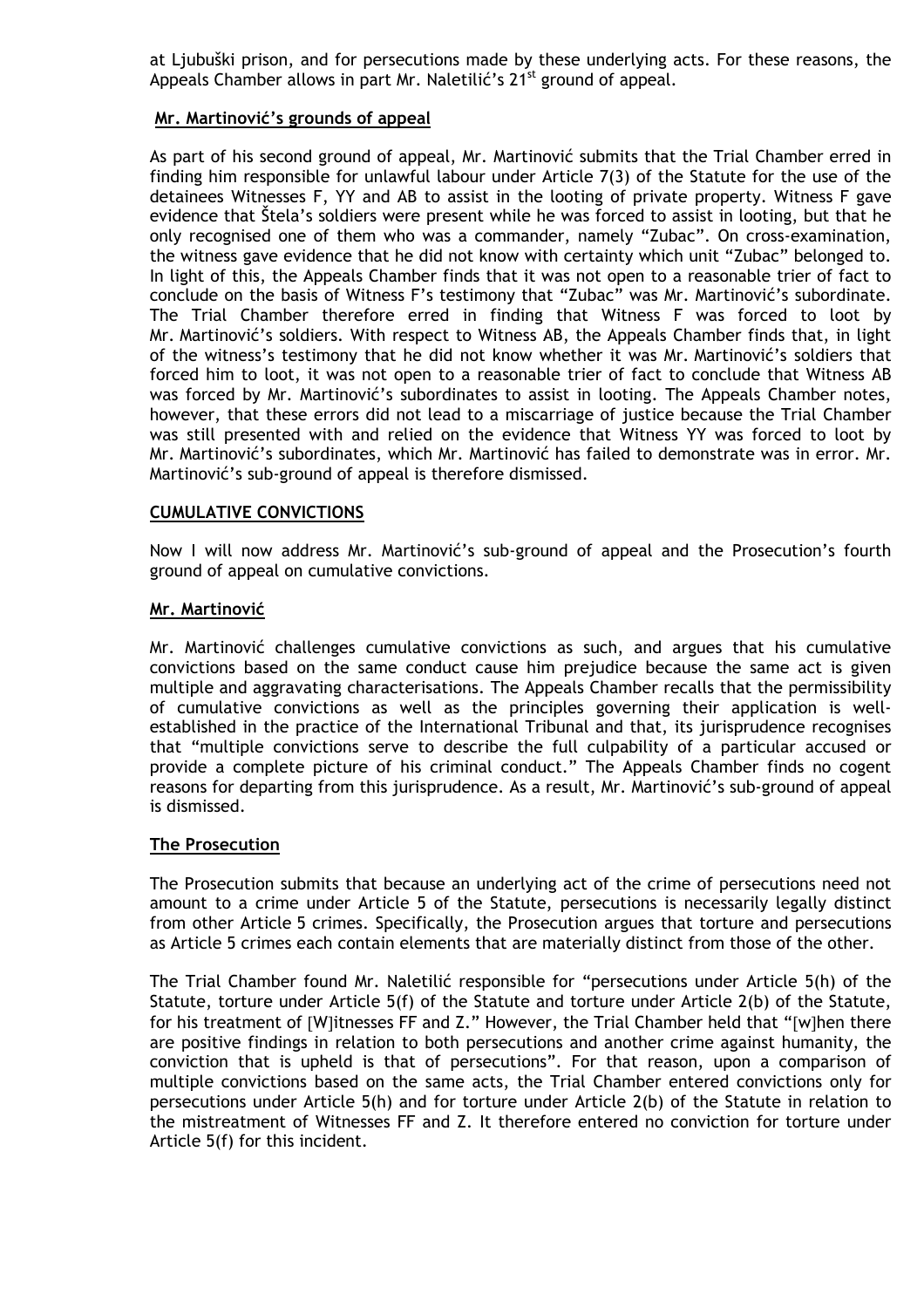The Appeals Chamber recalls that in the *Kordić and Čerkez* Appeal Judgement it held that *intra-*Article 5 convictions under the Statute for persecutions as a crime against humanity with other crimes against humanity may be permissibly cumulative under the *Čelebići* test.

The Appeals Chamber, Judge Schomburg and Judge Güney dissenting, finds that the definition of persecutions contains materially distinct elements not present in the definition of torture under Article 5 of the Statute, namely, the requirements of proof that an act or omission discriminates in fact and proof that the act or omission was committed with specific intent to discriminate. Torture, by contrast, requires proof that the accused caused the severe pain or suffering of an individual, regardless of whether the act or omission causing the harm discriminates in fact or was specifically intended as discriminatory. Thus, cumulative convictions on the basis of the same acts are permissible in relation to these crimes under Article 5 of the Statute. The Appeals Chamber finds that the Trial Chamber's conclusion was erroneous in disallowing the conviction against Mr. Naletilić for torture as a crime against humanity pursuant to Article 5(f) of the Statute in relation to the mistreatment of Witnesses FF and Z, and allows the Prosecution's fourth ground of appeal.

#### **SENTENCING**

Let me now come to sentencing. With regard to sentencing, Mr. Martinović has appealed the determinations of the Trial Chamber under his third ground of appeal. Mr. Naletilić challenges his sentence under his  $25<sup>th</sup>$  and  $40<sup>th</sup>$  grounds of appeal. A number of their submissions have been considered by the Appeals Chamber and dismissed for lack of merit. However, the Appeals Chamber has found that the Trial Chamber erred in three respects, which I will summarize in turn.

In the first place, Mr. Martinović submits that the Trial Chamber erred in failing to consider in mitigation of sentence that he facilitated his transfer to the International Tribunal through the following steps. First, upon learning of the Indictment against him, he personally requested his own extradition to The Hague. Second, after the decision by the Zagreb County Court on his transfer was rendered, he filed a submission expressly waiving his right to appeal the decision and requesting his prompt extradition.

The Appeals Chamber observes that, on the balance of probabilities, it has been proven that Mr. Martinović waived his right to appeal the decision of the Zagreb County Court. It has not, however, been shown on the balance of probabilities that Mr. Martinović personally requested his own extradition. The Appeals Chamber considers that mere facilitation of the transfer process cannot be considered voluntary surrender, but that such facilitation may itself be considered as a mitigating factor. In light of the specific circumstances of this case, the Appeals Chamber considers Mr. Martinović to have facilitated his transfer to the International Tribunal. The Trial Chamber therefore erred in stating that "the circumstances of [Mr. Martinović's] transfer to the Tribunal *cannot* be considered in mitigation of sentence." However, given that Mr. Martinović was involved in criminal proceedings at the time of his transfer, and that there is some indication that the time saved by facilitating transfer would have been approximately one month, the Appeals Chamber does not consider that this mitigating circumstance would have been given significant weight at sentencing. The Trial Chamber thus did not commit an error affecting the judgement.

Secondly, Mr. Martinović submits that, despite noting his claims that he helped his BH Muslim neighbours, that his general attitude is the same towards BH Muslims and BH Croats, and that BH Muslim detainees were helped by him and wanted to stay with him rather than in other units, the Trial Chamber failed to address them in mitigation when determining his sentence.

The Appeals Chamber finds that the Trial Chamber's failure to address these claims of assistance to BH Muslims in the sentencing part of its Judgement was in error under the reasoned opinion requirement. However, whether or not Mr. Martinović's assistance was actually taken into account by the Trial Chamber at sentencing as a mitigating factor, it is entitled too little weight and would have no impact on Martinović's resulting sentence.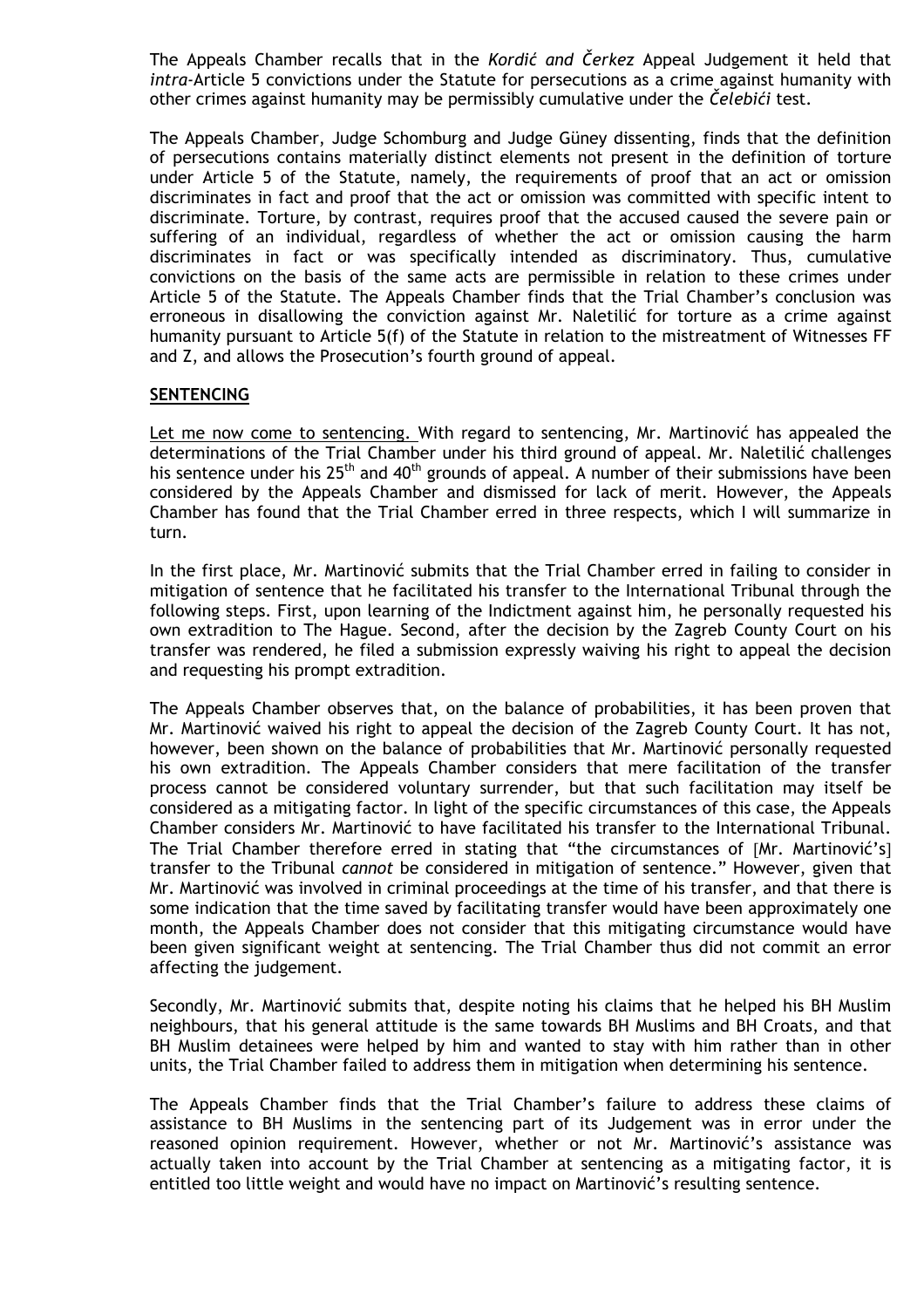In the third place, both Mr. Martinović and Mr. Naletilić submit that the Trial Chamber erred in holding that their command roles amounted to an aggravating factor in sentencing.

The Appeals Chamber has on several occasions confirmed that a Trial Chamber has the discretion to find that direct responsibility, under Article 7(1) of the Statute, is aggravated by a perpetrator's position of authority. The wording of the sentencing section of the Trial Judgement suggests that the Trial Chamber's consideration of Mr. Martinović's and Mr. Naletilić's command roles did not only pertain to its evaluation of the form and degree of their participation in the crimes, but went further. The Trial Chamber found that Mr. Naletilić's and Mr. Martinović's positions as commanders rendered their roles more serious. In so far as this relates to their convictions under Article 7(1) of the Statute, the Appeals Chamber finds no error. However, in as much as this relates to their convictions under Article 7(3) of the Statute, the Appeals Chamber considers there to be an error. Given that the Trial Judgement is unclear as to exactly which Counts this factor was considered to aggravate, the Appeals Chamber finds, in Mr. Naletilić's and Mr. Martinović's favour, that the Trial Chamber erred. However, the Appeals Chamber considers that, in light of the gravity of the crimes for which Mr. Naletilić and Mr. Martinović were convicted and the circumstances of the case, this error has no impact on the sentence.

In conclusion, the Appeals Chamber notes that it has set aside, in part, a few of the convictions entered by the Trial Chamber against Mr. Naletilić and Mr. Martinović. However, taking into account the particular circumstances of this case as well as the form and degree of the participation of Mr. Naletilić and Mr. Martinović in the crimes affirmed on appeal, as well as the seriousness of those crimes, the Appeals Chamber finds that the sentences imposed by the Trial Chamber against them are within the range that a reasonable Trial Chamber could have ordered.

For the foregoing reasons, **THE APPEALS CHAMBER** 

**PURSUANT** to Article 25 of the Statute and Rules 117 and 118;

**NOTING** the respective written submissions of the parties and the arguments they presented at the hearings of 17 and 18 October 2005;

**SITTING** in open session;

#### **WITH RESPECT TO THE PROSECUTION'S GROUNDS OF APPEAL:**

**NOTES** that the Prosecution's second ground of appeal has been withdrawn;

**ALLOWS**, Judge Güney and Judge Schomburg dissenting, the Prosecution's fourth ground of appeal, **AFFIRMS** Naletilić's conviction for torture as a crime against humanity under Count 9 of the Indictment and **HOLDS** that the conduct underlying this conviction encompasses, *inter alia*, the mistreatment of Witnesses FF and Z;

**DISMISSES**, Judge Schomburg dissenting in part, the Prosecution's remaining grounds of appeal;

#### **WITH RESPECT TO NALETILI]'S GROUNDS OF APPEAL:**

**ALLOWS**, in part, Naletili}'s first and third grounds of appeal in so far as they relate to Naletilić's superior responsibility for the beatings administered by Miro Marjanović to prisoners at the Heliodrom, **ALLOWS**, in part, Naletili}'s 21st ground of appeal in so far as it relates to Naletilić's superior responsibility for the mistreatment of prisoners in Ljubuški prison, **SETS ASIDE** his conviction for wilfully causing great suffering or serious injury to body or health as a grave breach of the Geneva Conventions of 1949 under Count 12 of the Indictment in so far as the conduct underlying this conviction encompasses the beating of prisoners at the Heliodrom administered by Miro Marjanović, **SETS ASIDE** his convictions for persecutions on political, racial and religious grounds as a crime against humanity under Count 1 of the Indictment and for wilfully causing great suffering or serious injury to body or health as a grave breach of the